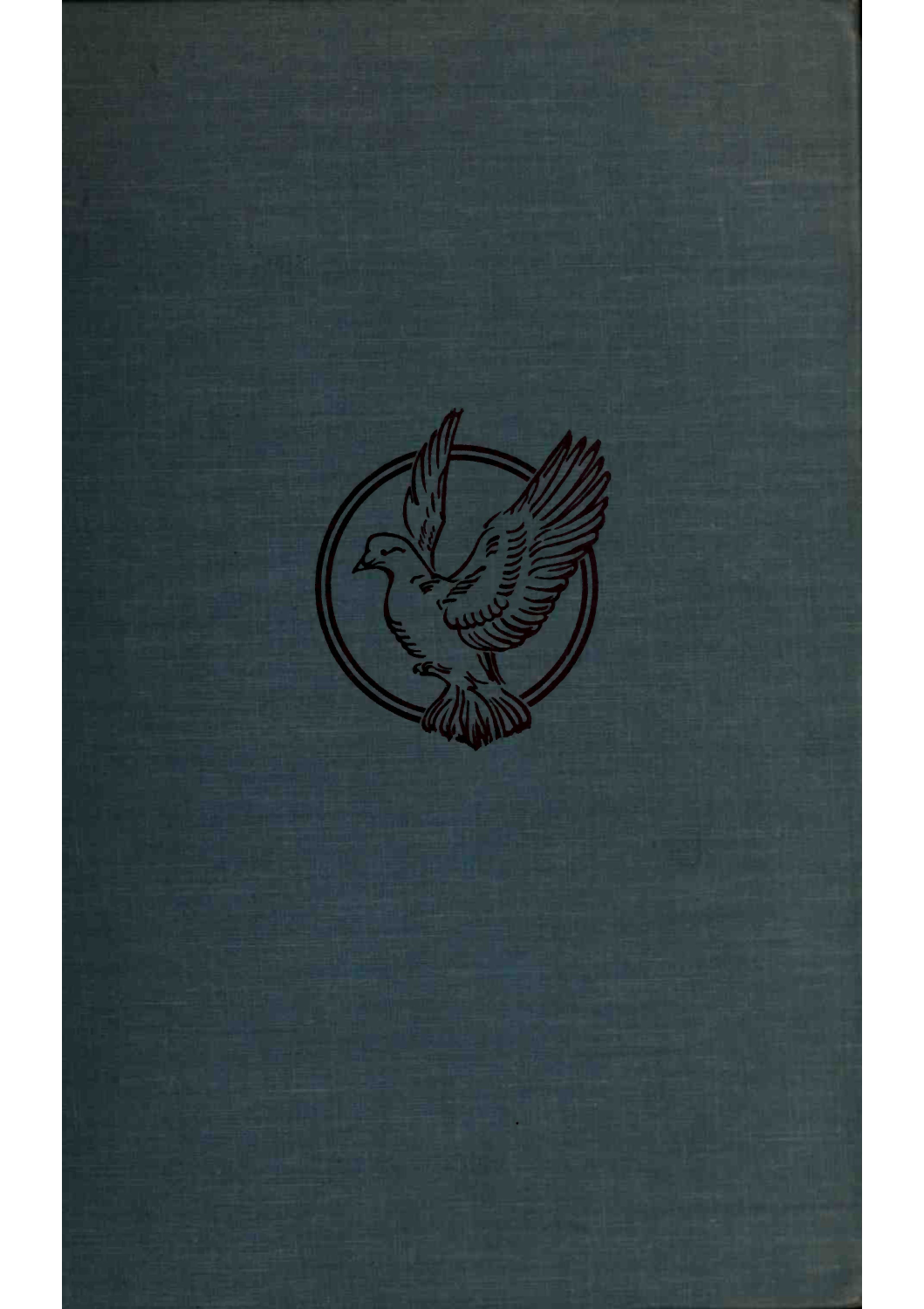#### **\* A Distributed Proofreaders Canada eBook \***

This eBook is made available at no cost and with very few restrictions. These restrictions apply only if (1) you make a change in the eBook (other than alteration for different display devices), or (2) you are making commercial use of the eBook. If either of these conditions applies, please contact a https://www.fadedpage.com administrator before proceeding. Thousands more FREE eBooks are available at https://www.fadedpage.com.

This work is in the Canadian public domain, but may be under copyright in some countries. If you live outside Canada, check your country's copyright laws. IF THE BOOK IS UNDER COPYRIGHT IN YOUR COUNTRY, DO NOT DOWNLOAD OR REDISTRIBUTE THIS FILE.

*Title:* Bill and Coo *Date of first publication:* 1958 *Author:* Mazo de la Roche (1879-1961) *Date first posted:* Nov. 14, 2020 *Date last updated:* Nov. 14, 2020 Faded Page eBook #20201129

This eBook was produced by: Mardi Desjardins, John Routh & the online Distributed Proofreaders Canada team at https://www.pgdpcanada.net

This file was produced from images generously made available by Internet Archive/Lendi.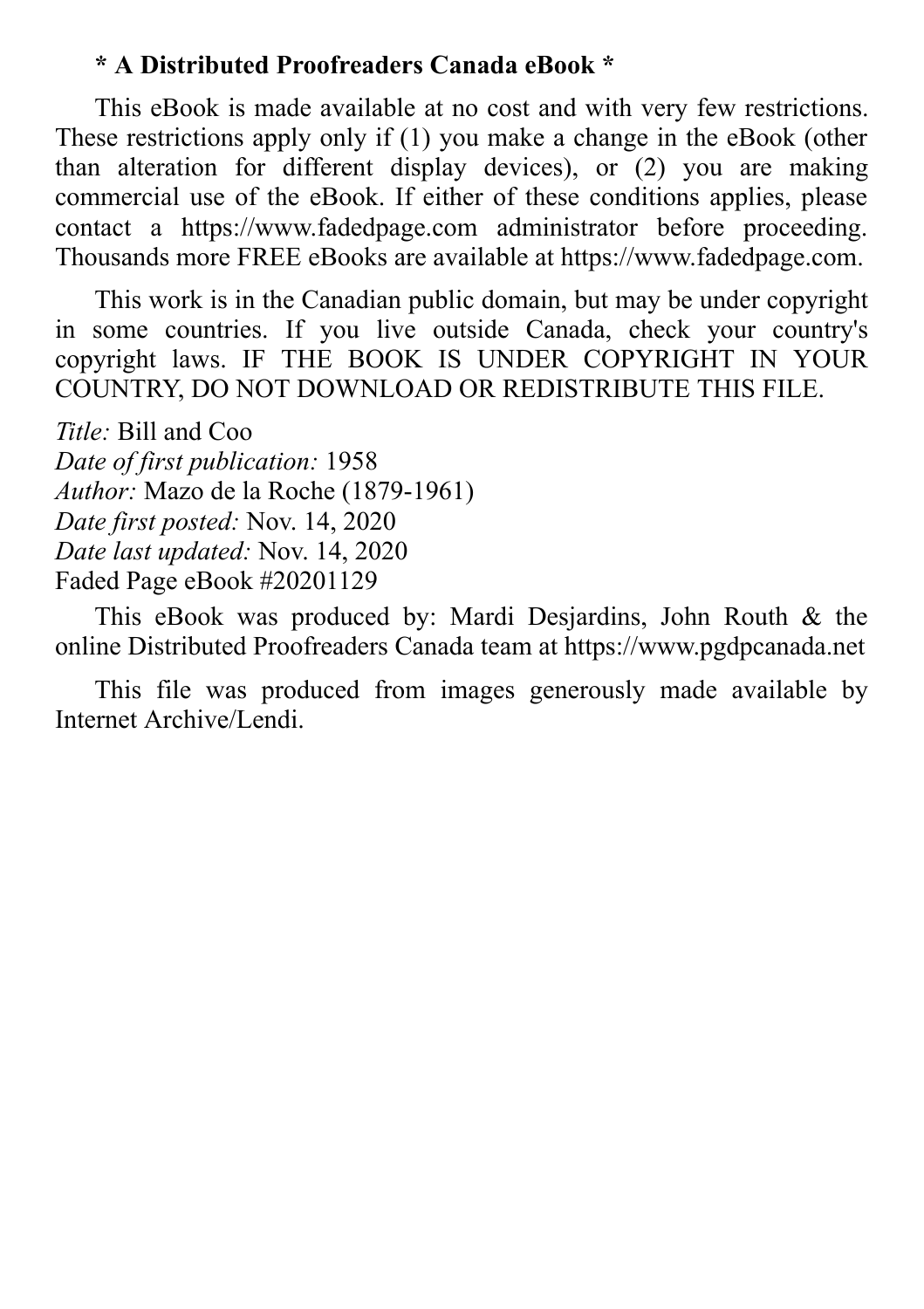# *BILL AND COO*

*by*

## *Mazo de la Roche*

*Illustrated by Eileen A. Soper*

#### *AN ATLANTIC MONTHLY PRESS BOOK*

### LITTLE, BROWN AND COMPANY

*Boston* • *Toronto*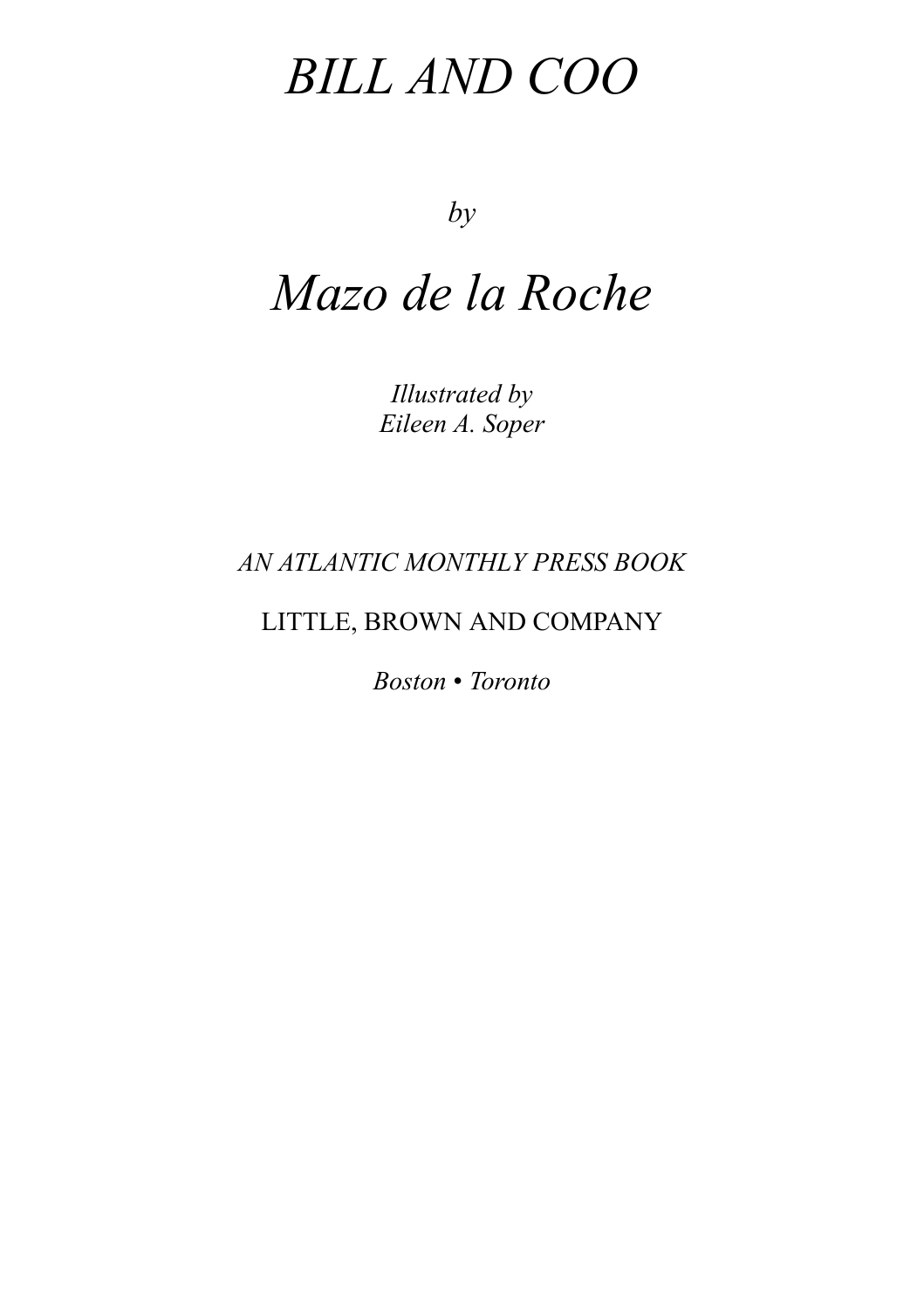### ATLANTIC—LITTLE, BROWN BOOKS ARE PUBLISHED BY LITTLE, BROWN AND COMPANY IN ASSOCIATION WITH THE ATLANTIC MONTHLY PRESS

*PRINTED IN GREAT BRITAIN*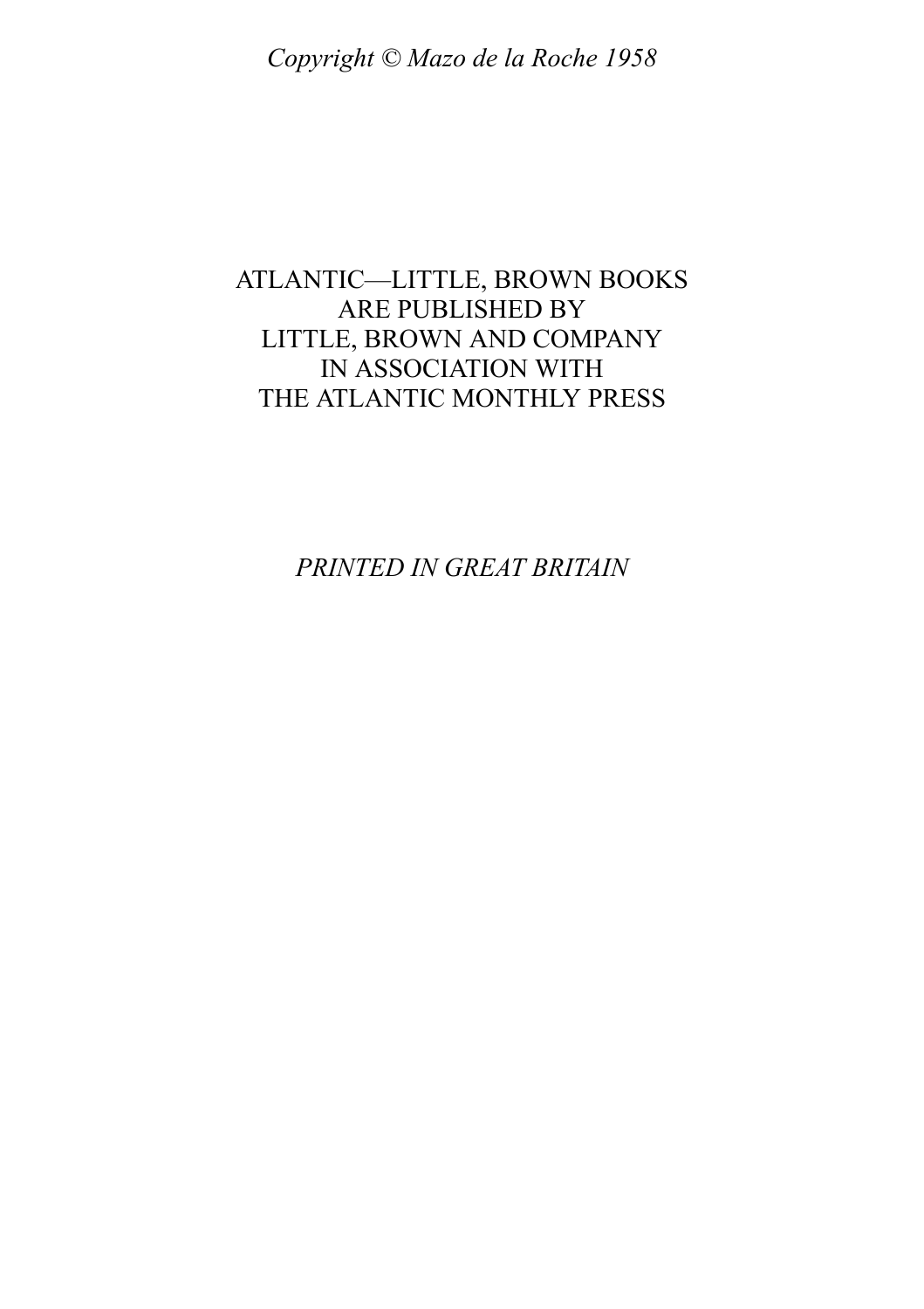## *BILL AND COO*

Not many springs ago two beautiful pigeons met on the roof of a very old house. The roof was so sloping that it was hard for them to keep their foothold. They kept on slipping and sliding downward towards the mossgrown eaves. It was then that she noticed what beautiful feet he had. They were the colour of the finest coral. She was so full of admiration for them that she exclaimed:

'Coo!'

He bowed politely and turned round in front of her, just to show her his plumage that shone like polished metal in the sunlight. When she saw the changeful shades of his collar she again exclaimed:

'Coo!'

Again he bowed and turned round in front of her.

But even while he turned he noticed the lovely whiteness of her plumage, with just a few black feathers in wings and tail.

Now standing close together he asked:

'What is your name?'

'Coo,' she answered in her sweet voice.

'Oh,' he said, 'I always thought Coo was rather common, but since it is your name I like it.'

She bowed to him and her golden eyes sparkled.

'And what is your name?' she enquired.

'Bill,' he answered, on a deep note.

'Oh,' she said, 'I always thought Bill was rather common, but since it's your name I like it.'

So, in the warm spring sunlight, they sat billing and cooing together.

After a while they decided to build a nest.

They chose a place in the shelter of a gable and he worked hard for several days carrying twigs to her which she proudly arranged with her beak. A pair of robins building a nest nearby thought the pigeons' nest very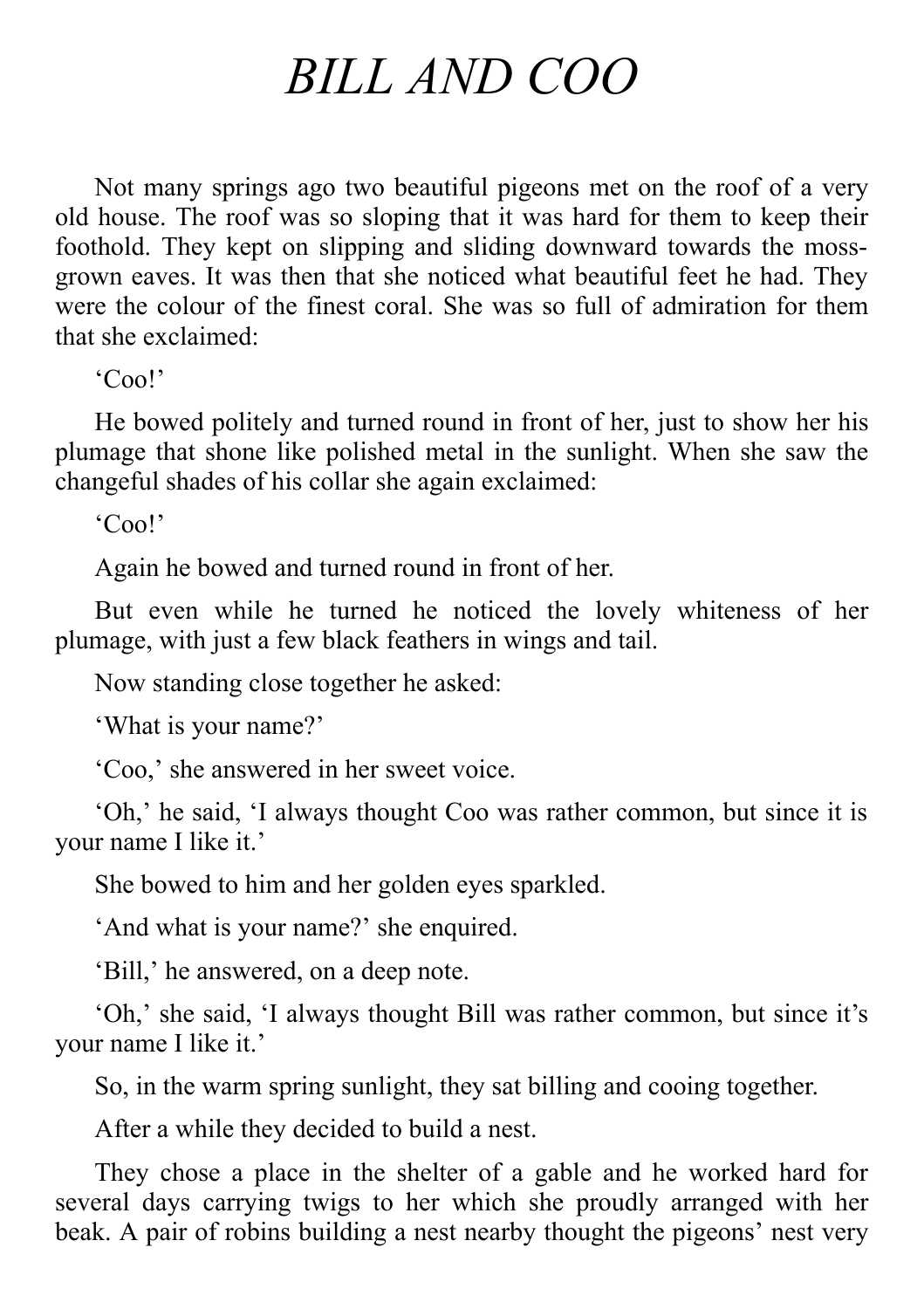rough indeed as compared with their handsome nest, but the pigeons thought it was perfect. Then one day Coo laid an egg in it. Then she laid another. Bill was so proud that he turned round and round showing off in front of her and the eggs, but she was too busy keeping the eggs warm to admire him, and the eggs were too busy with what was going on inside their shells.

The house was owned by an old couple named Dullard who hated all birds but especially pigeons. Dirty creatures, they called them, and if they could have reached the nest they would have torn it down. They stared up at it in hate and the man actually threw a stone at Bill when he saw him turning round to show off. But the stone hit the roof, bounced back and struck Mr. Dullard on the forehead. He cried out with the pain of it and the pigeons peered down at him in wonder.

The roof of this house leaked. The chimneys smoked. The windows rattled. When it rained there was a flood of water in the cellar. The Dullards had a daughter but she had left home because she had been so unhappy. Yet when she was born her mother had named her Joy. Everything went wrong with the Dullards but they never blamed themselves for their misfortunes.

One lovely day two fledglings were hatched in the nest. Coo felt the eggs stirring under her breast. She heard small sounds and snuggled the eggs closer and closer. As for Bill, he said her dear name over and over from morning to night, he was so full of pride.

That night a change came over the sky. A great purple cloud, heavy with rain, was blown in from the east and before long the rain fell in torrents. All the night long it rained and rained. The two pigeons spread their wings over the nestlings, but the rain was so heavy that, in spite of all their efforts, the young ones were washed out of the nest and fell to the cold ground far below. When the grey light of morning came, Bill saw the two little naked bodies lying there and he said, with a moan:

'See what has happened, Coo. Our two babies are dead. Drowned . . . . drowned . . . . drowned.'

But Coo would not look. She could not believe in such a terrible misfortune. She snuggled the few wet twigs that were all that was left of the nest, and moaned:

'No . . . no . . . no. I won't believe it. My birdlings are not down there. They are safe under my wing.'

But Bill knew better. He peered down and saw Mr. Dullard pick up the cold little bodies and carry them off to show his wife.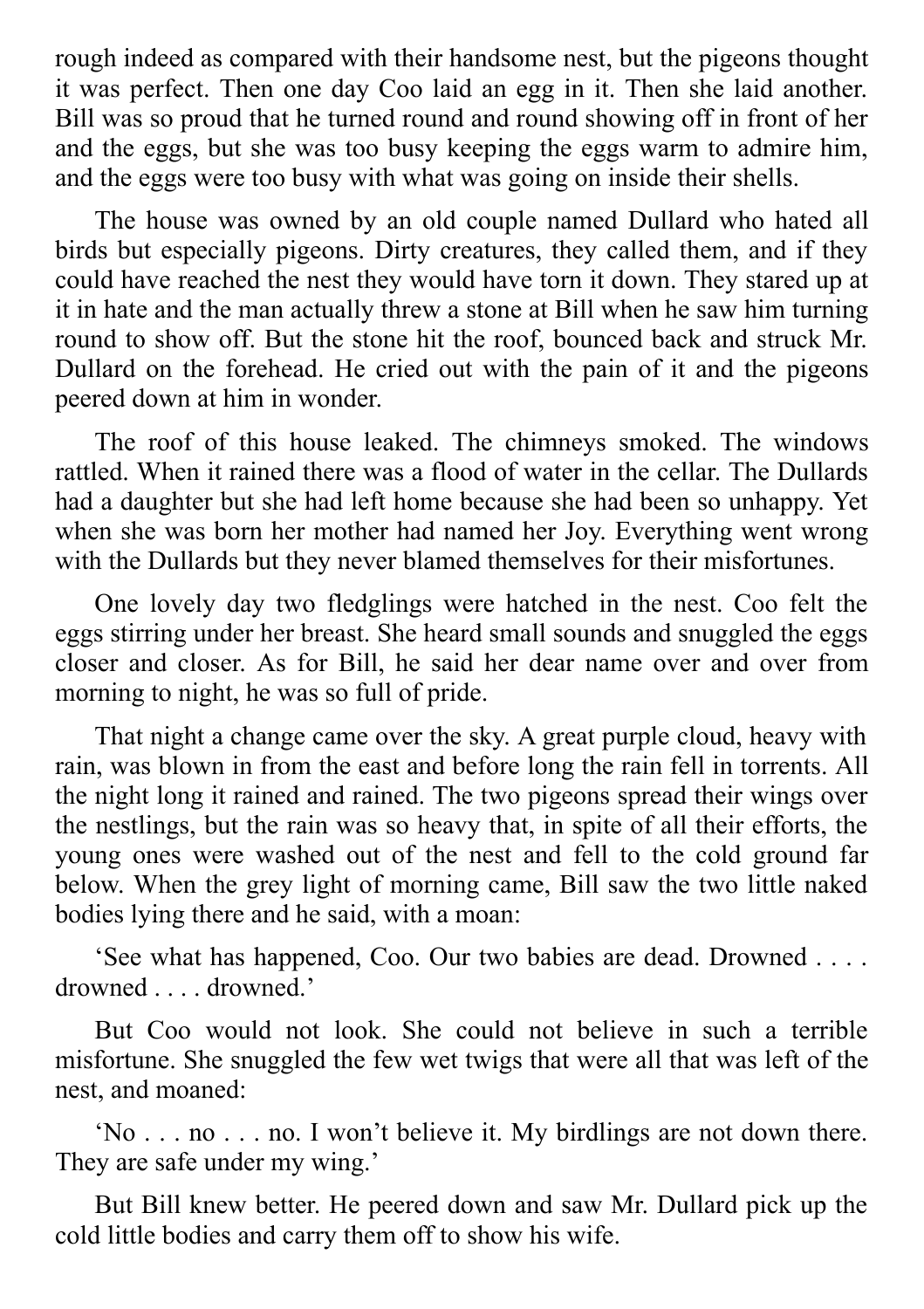'Two pigeons fewer to annoy us,' he gloated. 'I wish they all were drowned.'

The robins too had hatched their young, but so well built was their nest and so sheltered, that it withstood the storm. Their nestlings were safe. Bill and Coo were envious as they saw the robins flying to and fro carrying fat worms to their nestlings.

They were envious when they saw the parent robins teaching the young ones to fly. Still Coo would not believe that their nestlings were dead.

'They are still under my wing,' she would say, and Bill almost believed her.

The end of summer came. The leaves blew from the trees and the robins and their brood flew south.

'Let us fly away also,' said Bill. 'Let us find some warm sunny place and build a new nest.'

But Coo clung to the old nest.

'Go if you will,' she mourned. 'I must stay here with my nestlings.'

'But your nestlings are dead,' Bill said. 'They are gone.'

'They will come back,' she said, and settled herself on the nest.

Bill saw the other pigeons flying happily about and he longed to join them, but he would not desert Coo and Coo would not desert the nest.

When the cold weather came the pair would fly together each morning in search of food. It was hard to find enough to keep them alive but somehow they managed. A certain poor old lady never failed to put out scraps of bread for the birds, but the rich never gave even a thought to them.

When Bill and Coo had eaten they would fly together high above the snowy ground, looking very beautiful, then return to the nest and sit there close together, trying to keep warm. Sometimes they would turn their heads and gaze fondly into each other's eyes or press their beaks together.

And so the long winter passed.

Sometimes up there under the gable the winter seemed too long and cold for bearing. Yet Bill and Coo bore it without complaint, except to make little moaning sounds. Once there was such a heavy fall of snow that it drifted right in over the nest and over the faithful birds sitting on it. It covered them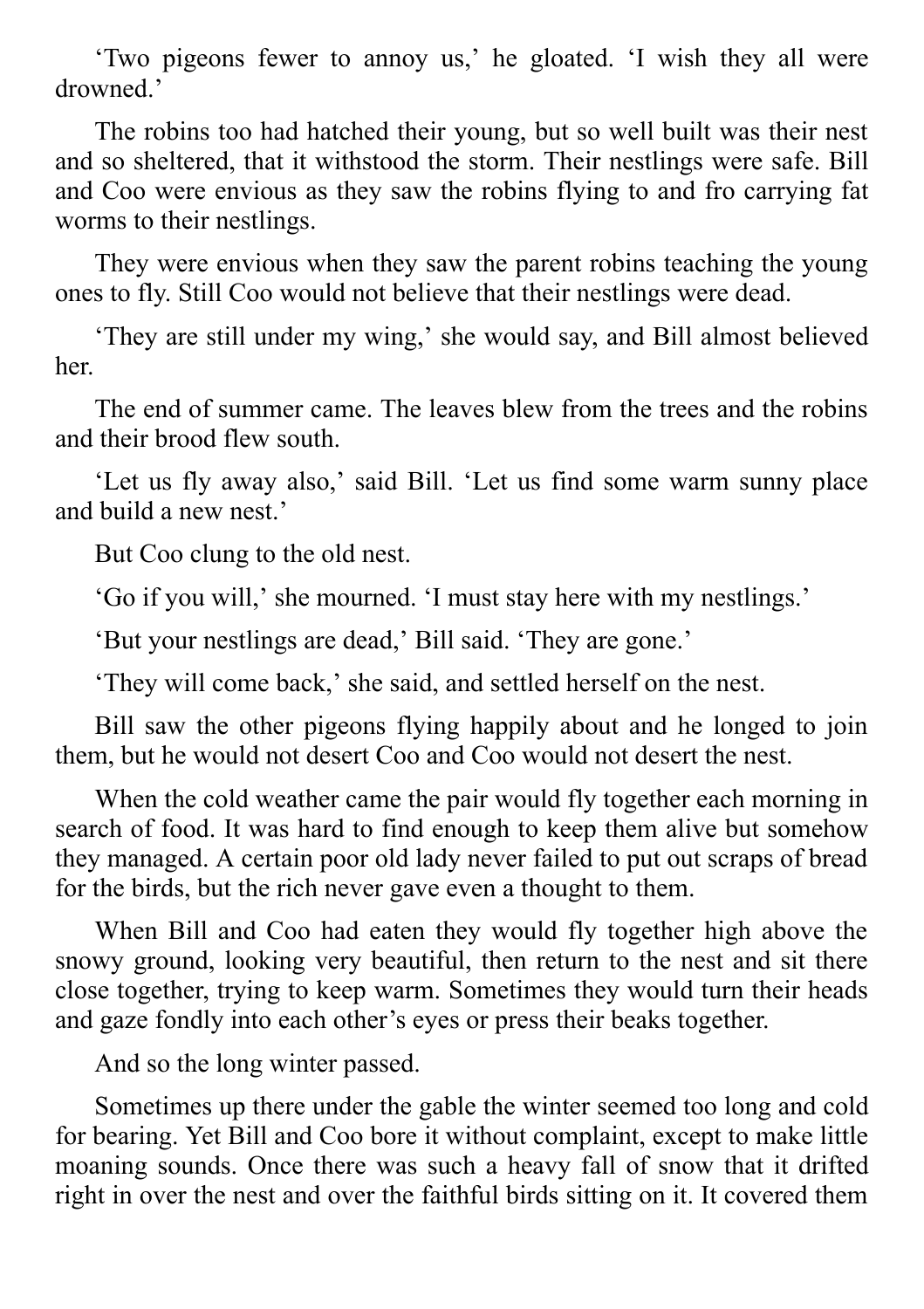like a white blanket, so that only their two heads were to be seen. And their two pairs of bright eyes.

'What do think will happen to us?' Bill asked Coo.

'Something very wonderful,' she said. 'I can feel it coming,' and she snuggled under the snow.

Something wonderful did happen. This was the coming of spring. Firstly the snow turned to rain. All the land was rain-soaked deep down where were the roots of the big trees. The roof of the house leaked and the cellar was flooded. When the rain ceased the sun came out in full strength and a gale of wind roared and shouted across the land. The trees felt life stirring within them and waved their branches in joy. The shutters of the house rattled so loudly that the couple who lived there found it hard to sleep and when they did fall asleep they had bad dreams.

'If only one could get rid of those pigeons,' groaned Mrs. Dullard.

'I'll get rid of them if it's the last thing I do,' growled Mr. Dullard.

About this time the robins returned from the south. Looking at them you never would have guessed that they had flown thousands of weary miles. They were smooth and trim and pleased with everything. They tidied up their last year's nest and at once moved into it. The hen robin, whose name was Cherry, soon laid a pretty blue egg. After admiring it, the cock robin flew to the gable and, with head on one side, took a long look at the pigeons.

'Still here?' he exclaimed with a giggle.

The pigeons bowed a polite assent.

'*And* nothing doing?' he chuckled.

Again they bowed.

'You ought to give up—give up—give up.'

He repeated these notes, over and over, 'Give up—give up—give up.'

Then he flew back to his mate. 'Oh, Cherry,' he trilled, 'what do you suppose? Those silly pigeons are still sitting on their ramshackle nest and have hatched nothing. Think of our last year's family—grown up—building nests on their own this very spring! There were our two eldest, Primus and Secundus. And the third—Tertius. Do you remember what has become of Tertius?'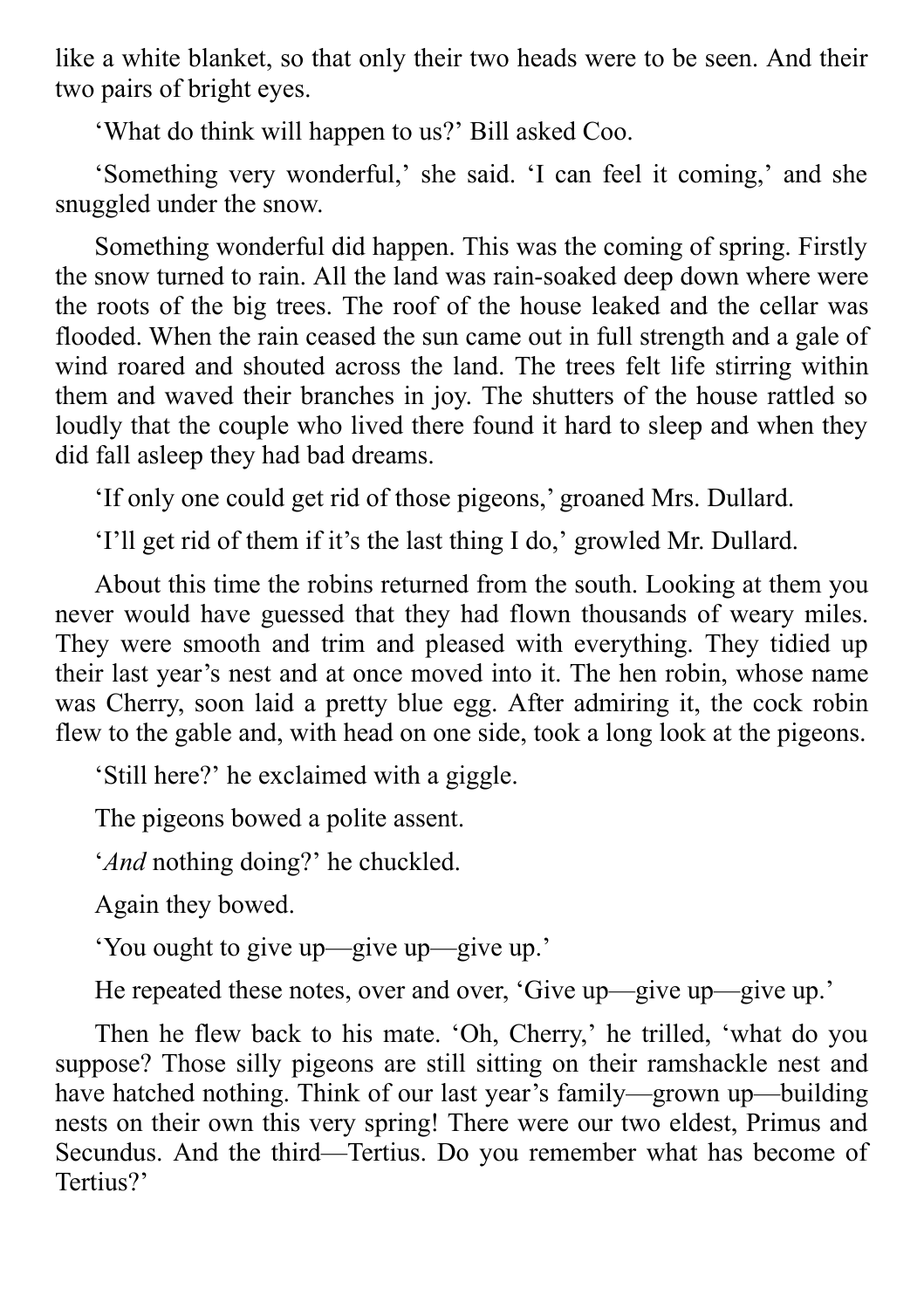'I forget,' she said, sleepily. 'I've just laid another egg. Come and see, Bob.'

He hopped over to look. 'Pretty. Very pretty.'

He sprang on to a branch of an apple tree just coming into bloom and swayed there. 'Oh, I could die of laughing,' he trilled, 'when I think of those pigeons.'

When Bill and Coo heard his gay laughter they made little moaning sounds.

Old Mr. Dullard came out of his house.

'Go away, birds,' he wheezed, for he had a terrible cold. 'Go away!' And he loudly clapped his hands at them.

But the pigeons only bowed and cooed, and the cock robin only laughed and sang.

A morning came when there was great excitement in the pigeons' nest. Coo had laid an egg. It was so long since Bill had seen an egg that he could scarcely believe his eyes. And what an egg! It was beautiful as a jewel. It shone as softly as a pearl. Its shape was as perfect as the shape of a white rosebud at dawn.

Bill and Coo perched beside the nest gazing down at the egg in wonder and delight.

'Oh, lovely egg,' said Coo.

'Oh, comely egg,' said Bill.

All the long day they admired the egg and at night dreamed of it.

The robins hatched their brood, and though Bob had done little of the sitting he was very good at bringing fat worms for the young. One after another he stuffed their wide-open mouths with worms. Often he would perch on a bough of the apple tree and shout with laughter at the thought of the pigeons' only egg.

A day came when Coo felt the egg rocking beneath her. Something wonderful was indeed taking place. There was no sound of chipping on the egg-shell—just a steady rocking, as of something struggling to get out. It was a starry night. The air was very sweet. Yet Coo could not rest because of the rocking of the egg. All day long, all night long there was that struggle inside the egg.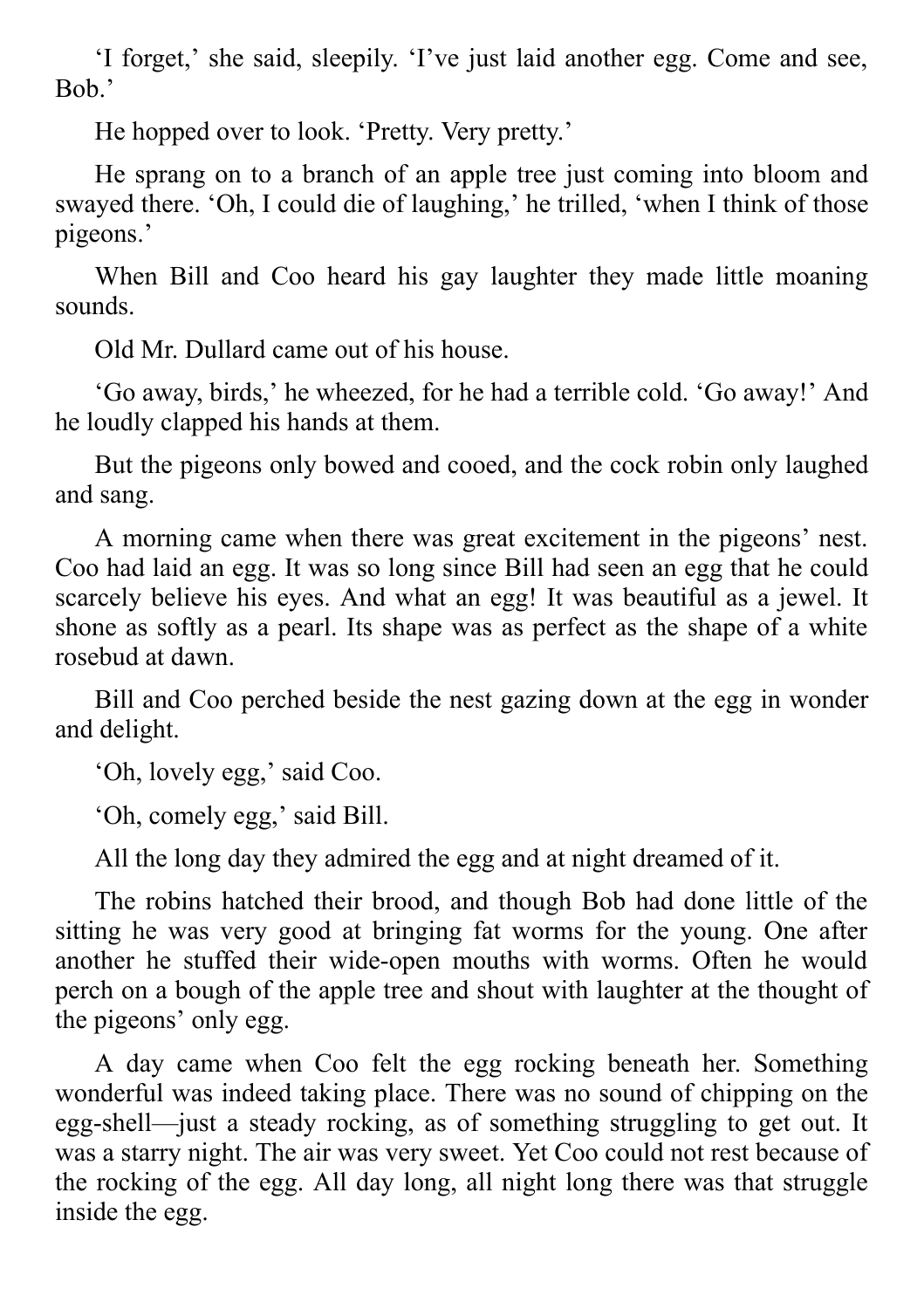At the first crack of dawn Coo raised herself a little in the nest to discover what was beneath her. All was quiet there. Broken pieces of eggshell lay about. The nestling that lay revealed was like no nestling Coo had ever seen. She was a little afraid but very proud. She nudged Bill to wake and to see what she was seeing. A shaft of ruddy sunlight pierced the grey dawn and fell on the gable and on the nest.

Bill took a long look at what had come out of the egg. Then he shook his plumage and preened himself in pride. He turned round and round in front of Coo, his beautiful collar shining in the sunrise.

'Oh, wondrous egg,' he said. 'Oh, comely egg.'

Coo arched her neck and pouted her breast.

'Oh, lovely egg,' she said. 'Oh, mystic egg.'

'Oh, wondrous egg.'

'Oh, lovely egg.'

'Oh, comely egg.'

'Oh, mystic egg.'

'Oh, Bill.'

'Oh, Coo.'

So they went on and on, without tiring. The poor old Dullards could get no sleep. They lay on their bed wheezing and coughing and groaning and yawning, but there was no sleep for them.

The robins also were awake early, for they had a hungry young family to feed. They were very curious to know what was going on in the pigeons' nest, for they knew something had happened.

'Do hop over, Bob,' said Cherry, 'and try to find out if their silly old egg has hatched. Really I should think they would be ashamed. Here are our brood, almost ready to fly, and they have not a single fledgling to show.'

Therefore, as soon as the little robins had been fed and were settled down for their morning nap, Bob hopped over to the pigeons' nest under the gable and took a good look at what lay inside.

It happened at that moment that Bill and Coo were absent from the nest. They had gone in search of food for the little newcomer, and were somewhat puzzled to know what to offer him. If they had been at home they would not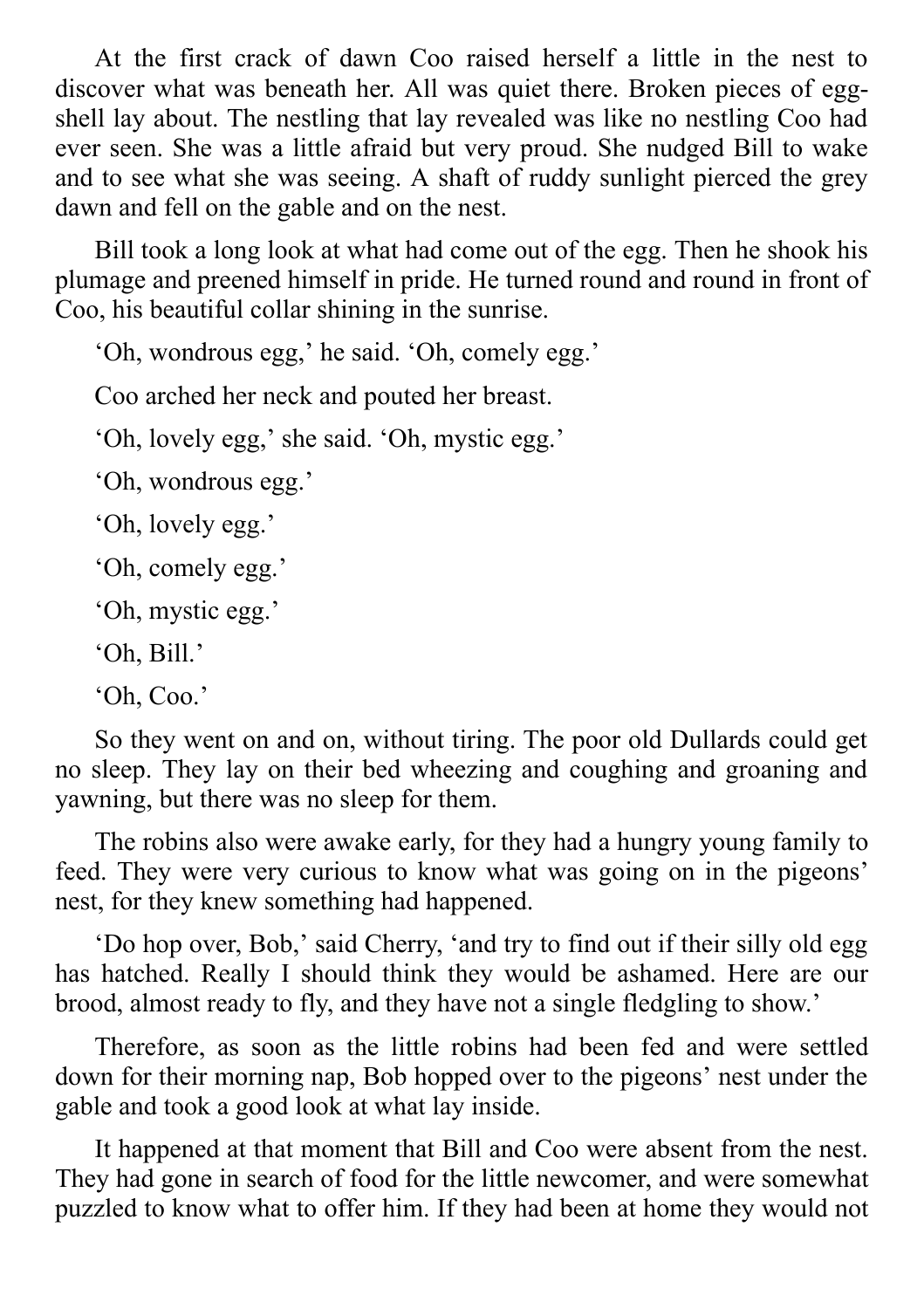have allowed the cock robin to look in the nest. But now without hindrance he called and, cocking his head, examined the nestling.

He flew back to his own nest where sat his wife on her brood.

'Oh, Cherry,' he said, 'they've certainly got something there. Go and see.'

'You must baby-sit while I go,' she said, full of curiosity.

Off she flew.

He did not baby-sit but, perching in the old apple tree, sang:

'They've got something there—something there—something there something there—something there.'

Cherry said nothing when she returned till the four young robins opened wide their mouths and screamed for food. Then she said, in a new sharp voice:

'Behave yourselves, you ugly little creatures, or I will throw you out of the nest.'

Trembling with fear they shut their enormous mouths and huddled together.

'Well,' asked Bob, 'do you agree that they've got something there?'

'Ask them,' she said, 'how they did it.'

He flew straight to the pigeons and demanded:

'How did you do it?'

'We sat,' they answered politely.

'How long?'

'For a year.'

'All the winter?'

'Yes—all the winter.'

'Through the cold?'

'Yes—through the bitter cold.'

'In the rain?'

'In the rain.'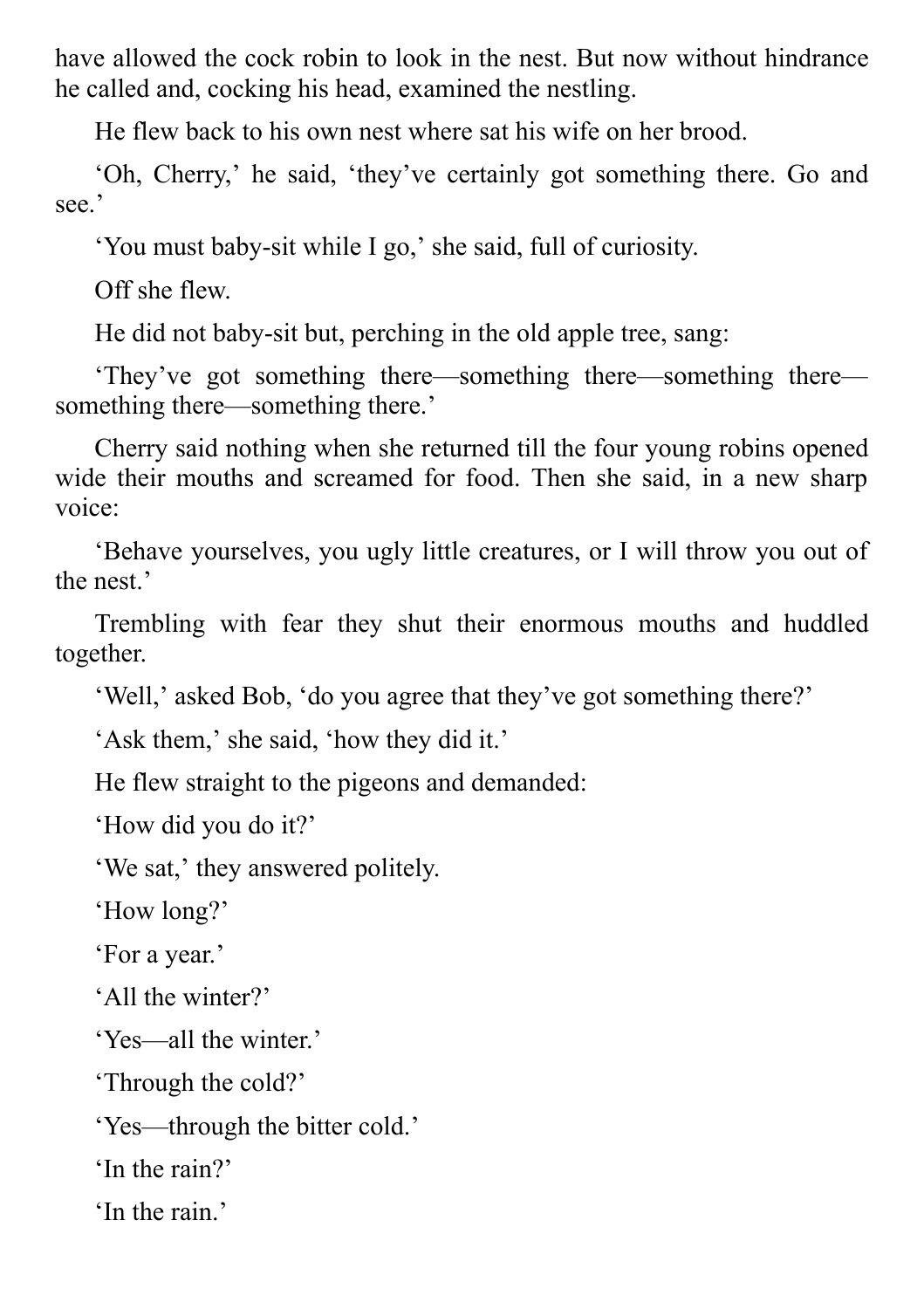'In the blizzard?'

'In the blizzard.'

'In snow to your necks?'

'In snow to our necks.'

The cock robin swayed among the apple blossoms singing:

'They sat in the rain—in the gale—in the snow—but they've got something there!'

He was so thrilled that he rose before dawn and sang and sang.

Over and over, the pigeons repeated the wonder of it.

'We sat . . .

'In the rain . . .

'In the gale . . .

'In the ice . . .

'In the snow . . .

'We kept the egg warm . . .

'For a year . . .

'For a year . . .

 $'Oh, Bill \ldots$ 

 $'Oh. Coo...$ 

'What could we do . . .

'But keep the egg warm for a year?

 $'Oh, Bill \ldots$ 

 $'Oh, Coo...$ 

'This did we do.'

The Dullards never had enough sleep. Even a nap in the afternoon was impossible, for all day long the pigeons told of the wonder of the egg.

'I won't stand it,' said Mr. Dullard. 'I'll find someone who will tear that nest down.'

'How thankful I shall be,' said Mrs. Dullard.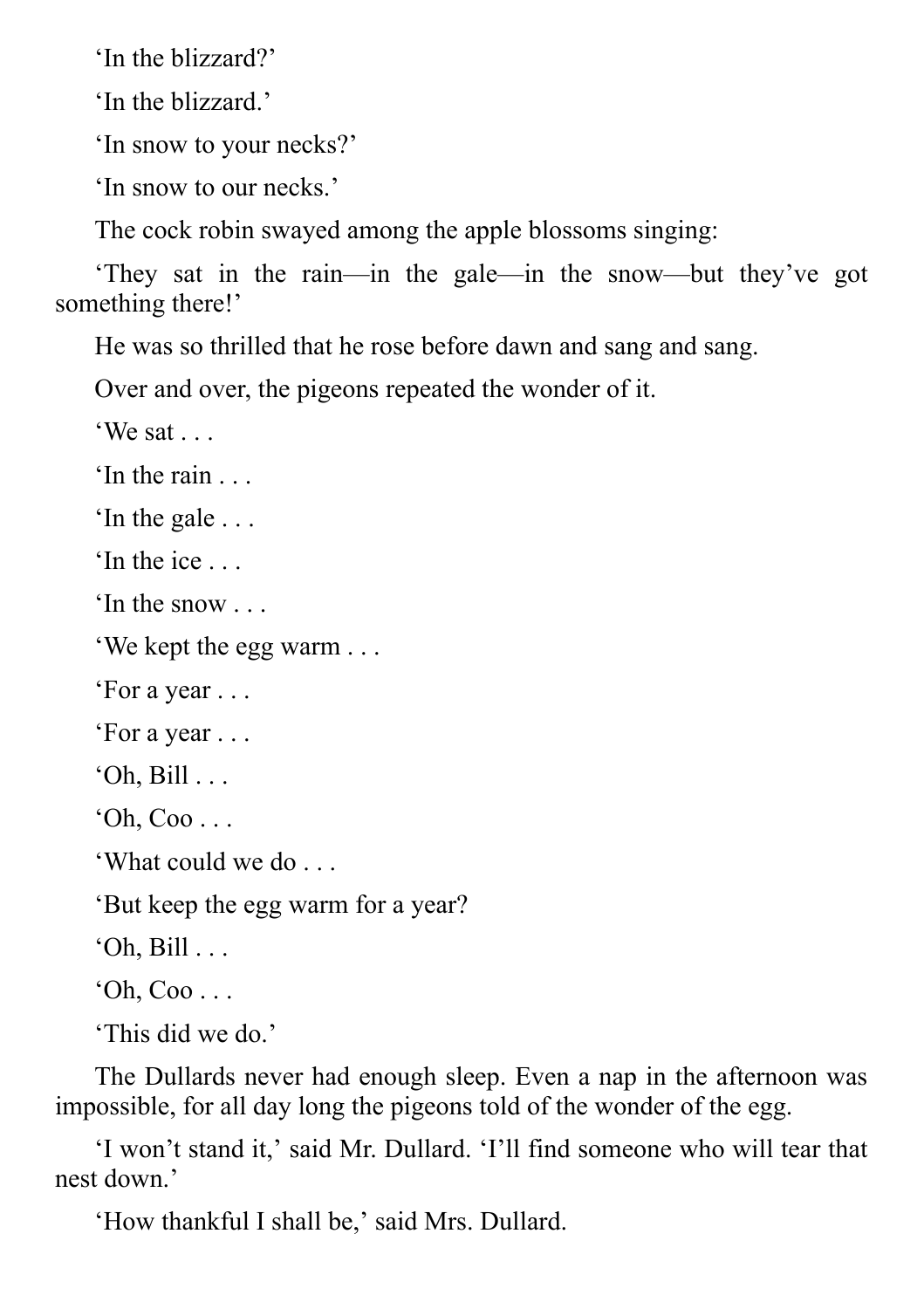So he found a man who agreed to destroy the nest. He stood at the bottom of the ladder while the man climbed it. This bright little man, who was rather like a monkey, scrambled up the ladder. His hair lay shiny and flat on his head. After a moment he scrambled down again. But now his hair stood upright on his head.

'What's the matter?' asked Mr. Dullard.

'Say, Mister,' said the little man. 'I wouldn't interfere with them pigeons. Not on a bet.'

'Afraid of a pair of pigeons,' scoffed Mr. Dullard. 'I've never heard of such a thing. All you need do is to say shoo to them.'

'I wouldn't say shoo to them pigeons. Not on a bet. They just stood there guarding it, and never budged when they saw me.'

'What are they guarding? A young pigeon? Come, man, speak up.'

'Mister, you go up the ladder and have a look.'

'I don't like climbing ladders. I have the rheumatics.'

'There ain't money enough in this country,' said the man, 'to tempt me to destroy that nest. If you want it destroyed, you'd better do it yourself.'

At these words Mr. Dullard went to the bottom of the ladder and began stiffly to ascend it. At the top he halted as though turned to stone.

'Well,' called up the little man, 'can you make out what it is?'

'I can.'

Mr. Dullard now descended the ladder. When he stepped off the bottom rung he said, in a trembling voice:

'It's a seraph.'

'Is that what you call it?' said the little man. 'I've never laid eyes on one before. I didn't know they'd live in this world. A seraph, you say?'

'That's what it is.'

'What are you going to do about it?'

'What can I do? Nothing but wait and see.'

The cock robin had overheard. Now he flew to the apple tree and shouted: 'Wait and see! Wait and see! It's a seraph! Just wait and see.'

The man went off grumbling.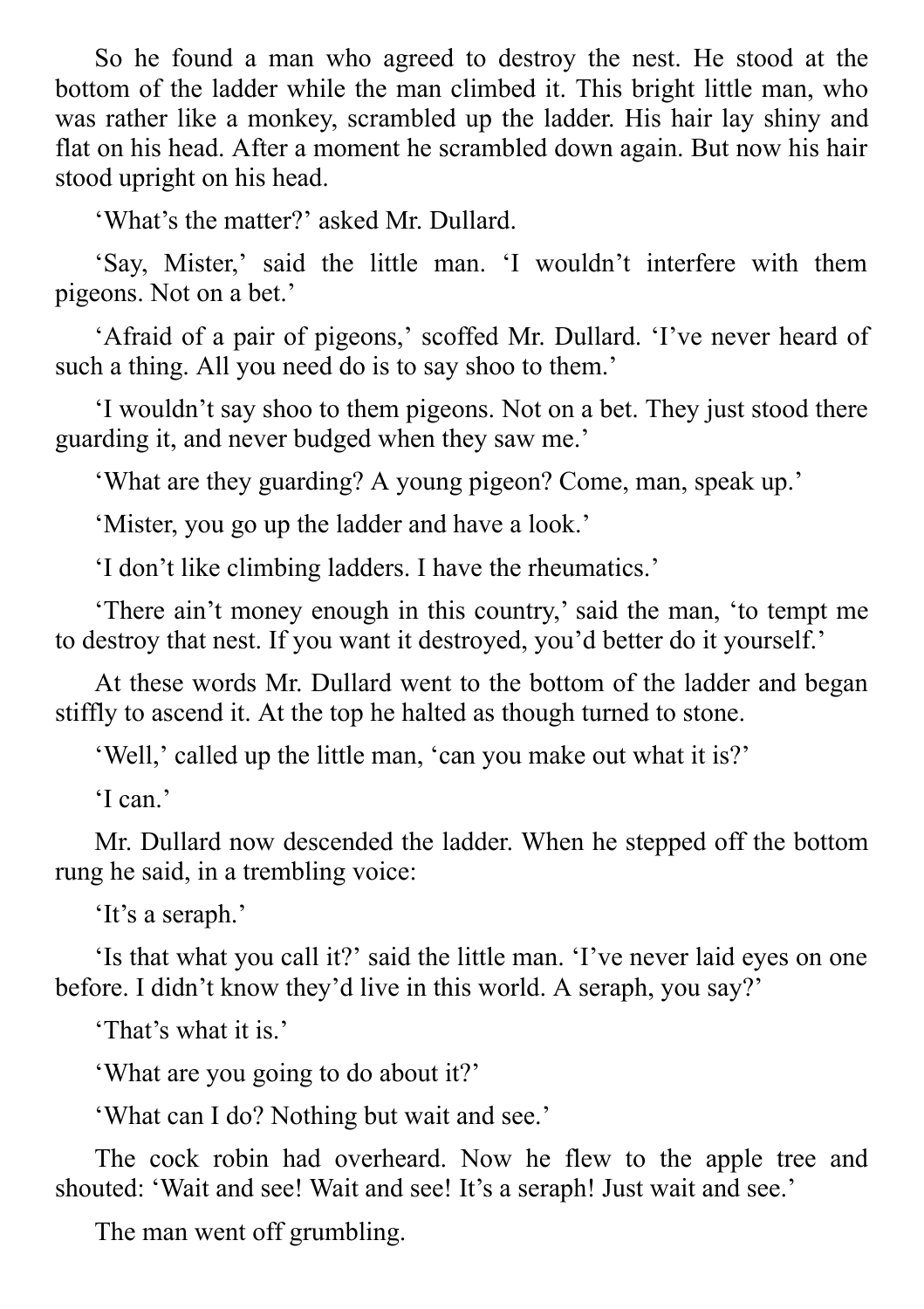Mr. Dullard went indoors to find his wife.

'I'll believe it when I see it,' said she.

'How like a woman,' chuckled the robin. 'I'll believe it when I see it! I'll believe it when I see it.' He swayed in the apple tree till the blossoms began to fall.

Mr. Dullard said to his wife, 'It'd make a dog laugh to see you climb a ladder.'

She did not reply.

She climbed to the top and came down again.

'Did you see it?' he asked.

'Yes—poor little darling.'

Poor little darling! Mr. Dullard could scarcely believe his ears. It was so long since he had heard his wife speak tenderly. And she had the sweetest smile on her face. She was like a different woman.

She went straight to the kitchen and began to mix bread and honey and fresh milk in her best china bowl.

'The poor little darling is hungry,' she said, 'and those silly pigeons have no idea what to feed him.'

'But—our best china bowl,' he objected.

'Nothing is too good for him,' she said.

She carried the bowl up the ladder and set it near the nest.

Bill and Coo eyed it with suspicion.

'Oh, Bill,

'Oh, Coo,

'What shall we do?'

They said this over and over.

'Oh, Bill,

'Oh, Coo,

'What shall we do?'

The cock robin shouted: 'Feed it or it will die. I know the signs. Hurry up.'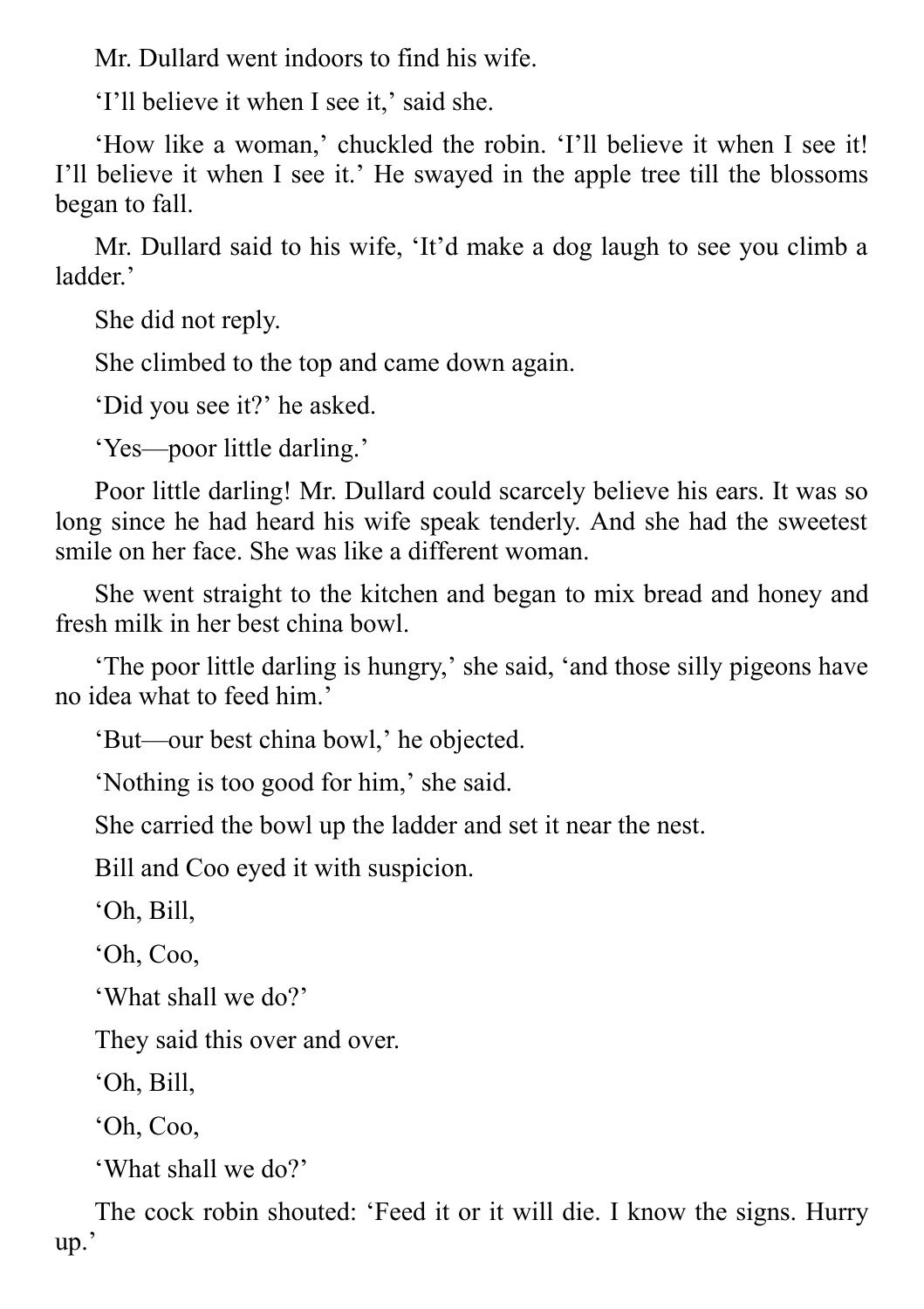Bill and Coo took turns in feeding the nestling, which took the food with relish. It thrived. It was bright-eyed and lively. Three times a day Mrs. Dullard made delicate food for it. Nothing was too good or too much trouble. The Dullards spent their days preparing food for the seraph or standing at the bottom of the ladder to guard it.

They smiled at each other in the new secret happiness.

A heavy rain came but it did not harm the nest or the seraph. Neither did the roof leak nor did the water enter the cellar. A gale blew but the chimneys did not smoke. Neither did the shutters rattle. Everything was different since the seraph had come.

The robins' family learned to fly. The young ones were now almost as large as their parents.

The cock robin peered in at the pigeons' nest.

'You'd better let me take this nestling of yours south with my family,' he warbled.

'Never,' said Bill.

'Never,' said Coo.

'He'll not survive your northern winter.'

'He survived last spring,' said Coo, 'and it was as cold as winter.'

'Colder than winter,' said Bill.

'He has no proper plumage,' said the robin.

'We shall keep him warm under our wings,' said Coo.

'Our wings are lined with down,' said Bill.

'We will not let him go.'

'Oh, no. We will not let him go.'

The Dullards' daughter now came on one of her rare visits to her home. Scarcely could she recognize her parents. Always were they smiling with a new secret happiness. On the very night of her arrival her mother told her about the seraph. The daughter, whose name was Joy, did not believe her. She thought her poor mother was out of her mind. And her poor father too. 'I shall just have to stay at home and nurse them,' she thought.

'And now,' said her mother, 'I must make haste and get the seraph's supper ready.'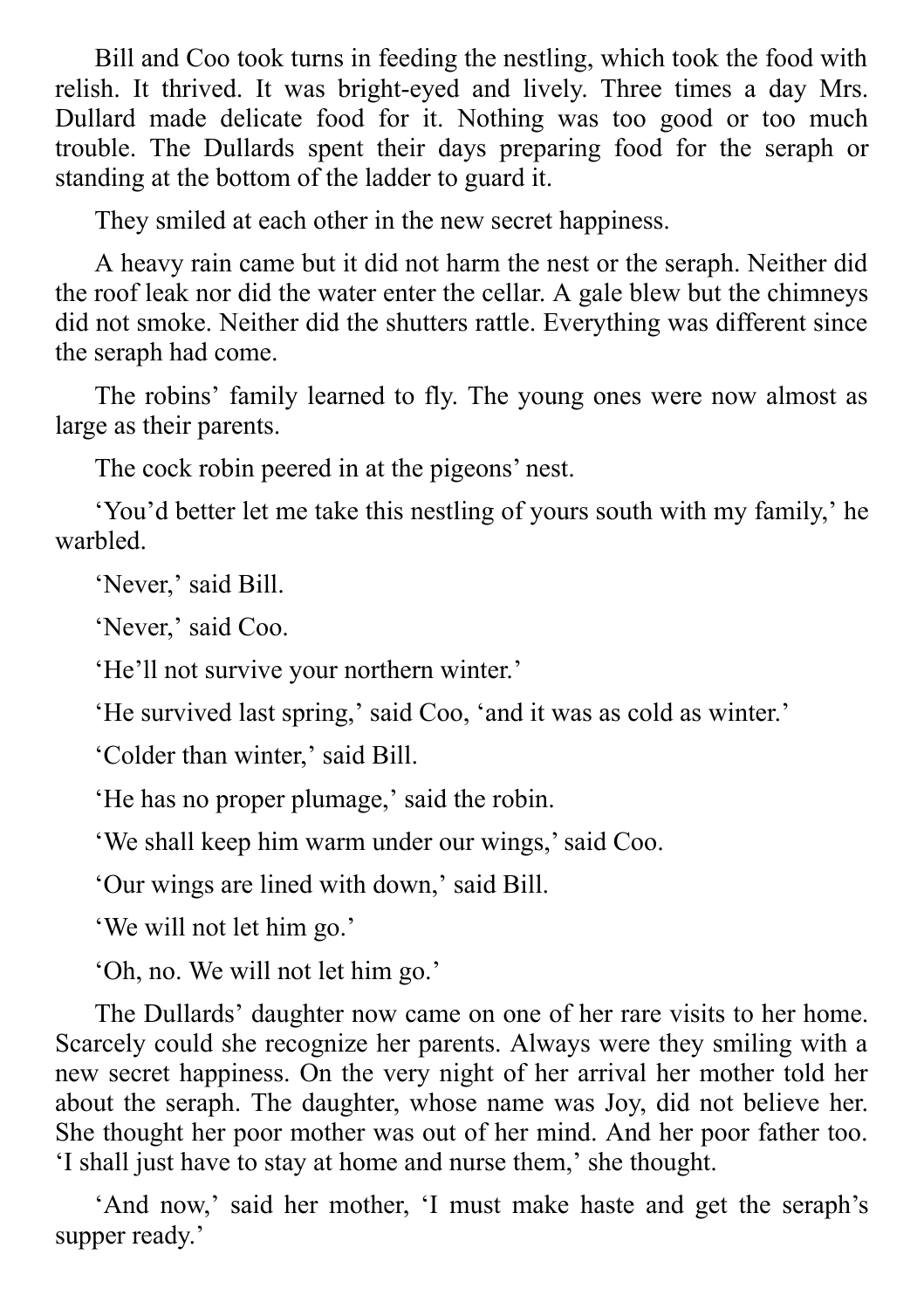She brought out the best blue china bowl.

Surely this poor old mother was out of her mind.

Joy said: 'That is our best china bowl, mother.'

'It is the seraph's favourite,' said Mrs. Dullard.

What was Joy to do with a poor old mother like that?

Mr. Dullard had the ladder in position.

'Mother!' cried Joy, 'you're surely not going to try to climb that ladder!'

Mrs. Dullard fairly flew up the ladder, carrying the bowl of arrowroot and cream. When she came down, Mr. Dullard asked anxiously:

'How is he?'

'He's fine,' she answered. 'Prettier every day.' And she smiled happily.

Mr. Dullard turned to his daughter. 'Your turn now, m'dear,' he said, and helped her to mount the ladder.

Up she went, and came down smiling.

'A nice girl,' said Coo.

'A very nice girl,' said Bill.

From four o'clock the next morning till bed-time they said she was a nice girl.

'That seraph of yours,' said the robin, 'gets livelier every day. He'll soon be leaving the nest.'

It was true. He sat on the edge of the nest, his lovely eyes bright with interest in all he saw, the white clouds that moved across the blue depths of the sky, the golden leaves that fluttered down to the grass, the family of robins preparing for the flight to the south.

Bill and Coo saw none of this. They saw only the seraph. They were scarcely surprised when he burst into song. They were scarcely surprised when he flew straight up out of the nest singing. Up and up and up he went into that azure blueness. The shrill ecstasy of his song came down to them till he was no more than a speck in the vastness of the sky; even after he had disappeared his song came down to them.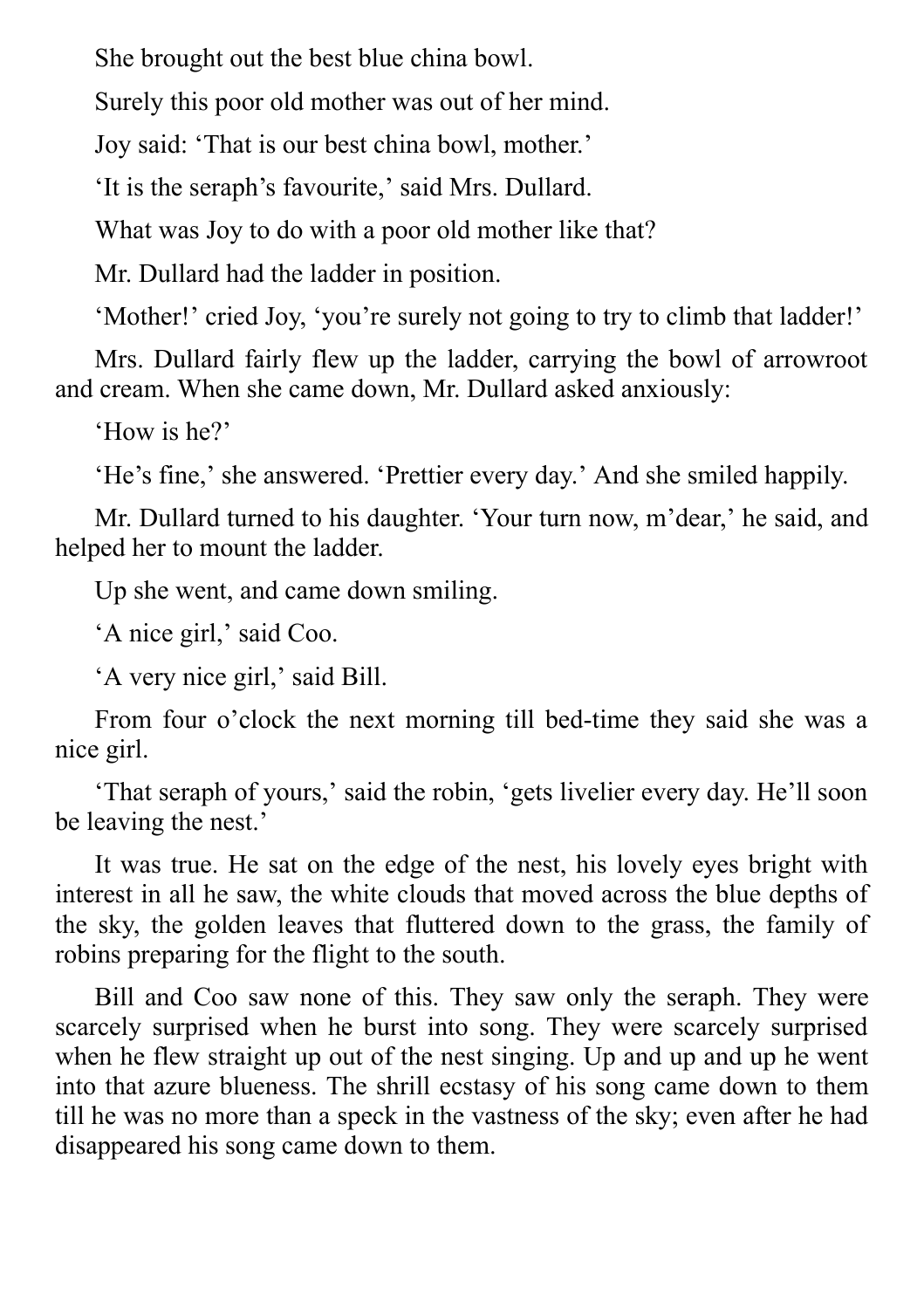### THE END

### PRINTED IN GREAT BRITAIN BY BRADFORD AND DICKENS LONDON, W.C.1